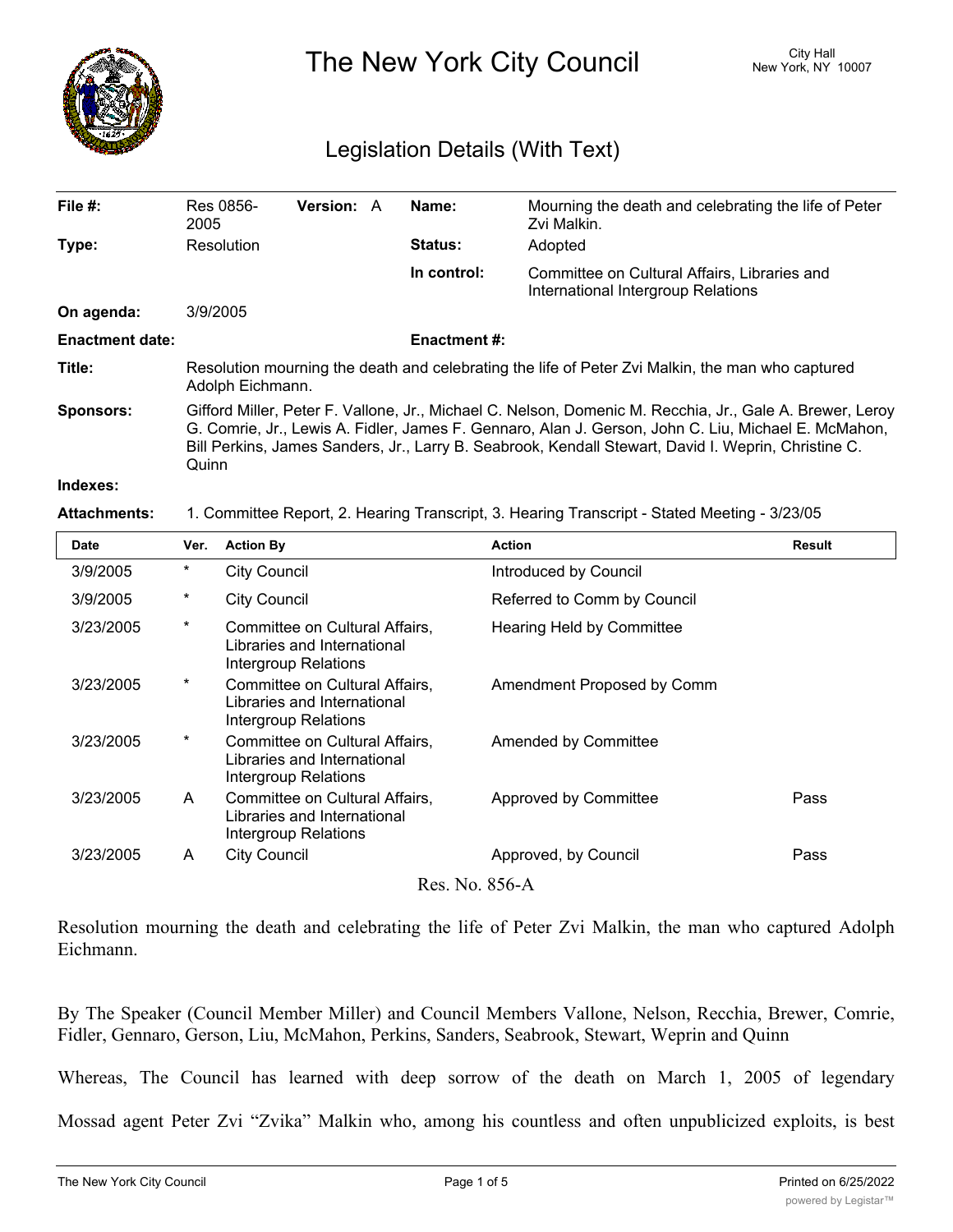## **File #:** Res 0856-2005, **Version:** A

known to the world as the person who captured the notorious Nazi SS officer Adolph Eichmann, whose responsibilities included sending millions of Jews (including Malkin's sister, brother-in law, their small children and 150 relatives) to German death camps during the Second World War; and

Whereas, Peter Malkin joined the Mossad, Israel's security agency, soon after the creation of the State of Israel and in 27 years of service rose to be its head of operations; and

Whereas, Throughout his career in hostile countries he posed as, and actually was, an accomplished artist whose odd hours painting in his "studio" raised little suspicion; and

Whereas, His exploits ranged from tracking terrorists to sneaking into hostile countries' missile factories to photograph their blueprints, to hiding beneath a very large table at an Arab League meeting to eavesdrop on planned actions against Israel, to so many heroic deeds which for security reasons can never be told; and Whereas, Peter Malkin said that he never carried a gun, his only weapon was his brain which he used so efficiently to plan and carry out every mission; and

Whereas, After several attempts to find Adolf Eichmann failed, Isser Harel, the founder of the Mossad, sent Peter Malkin and a team of agents to Argentina in 1960 where, upon locating Eichmann, Peter convinced his commanders to let him trail Eichmann alone so as not to scare him off; and

Whereas, He told Israeli journalist and long time friend Uri Dan "I was determined to catch him because the eyes of six million are following me;" and

Whereas, When the moment of capture approached as Eichmann, living under the assumed name of Ricardo Klement, got off a bus bringing him home from work at a Mercedes Benz plant, Peter Malkin approached him and called out "Un momentito señor" before grabbing the wanted Nazi and hustling him into a waiting car; and

Whereas, Eichmann was kept in a safe house in Argentina before being secretly smuggled out of the country disguised as a drunken El-Al pilot aboard a plane carrying Israeli diplomat Abba Eban returning from an official visit to Argentina; and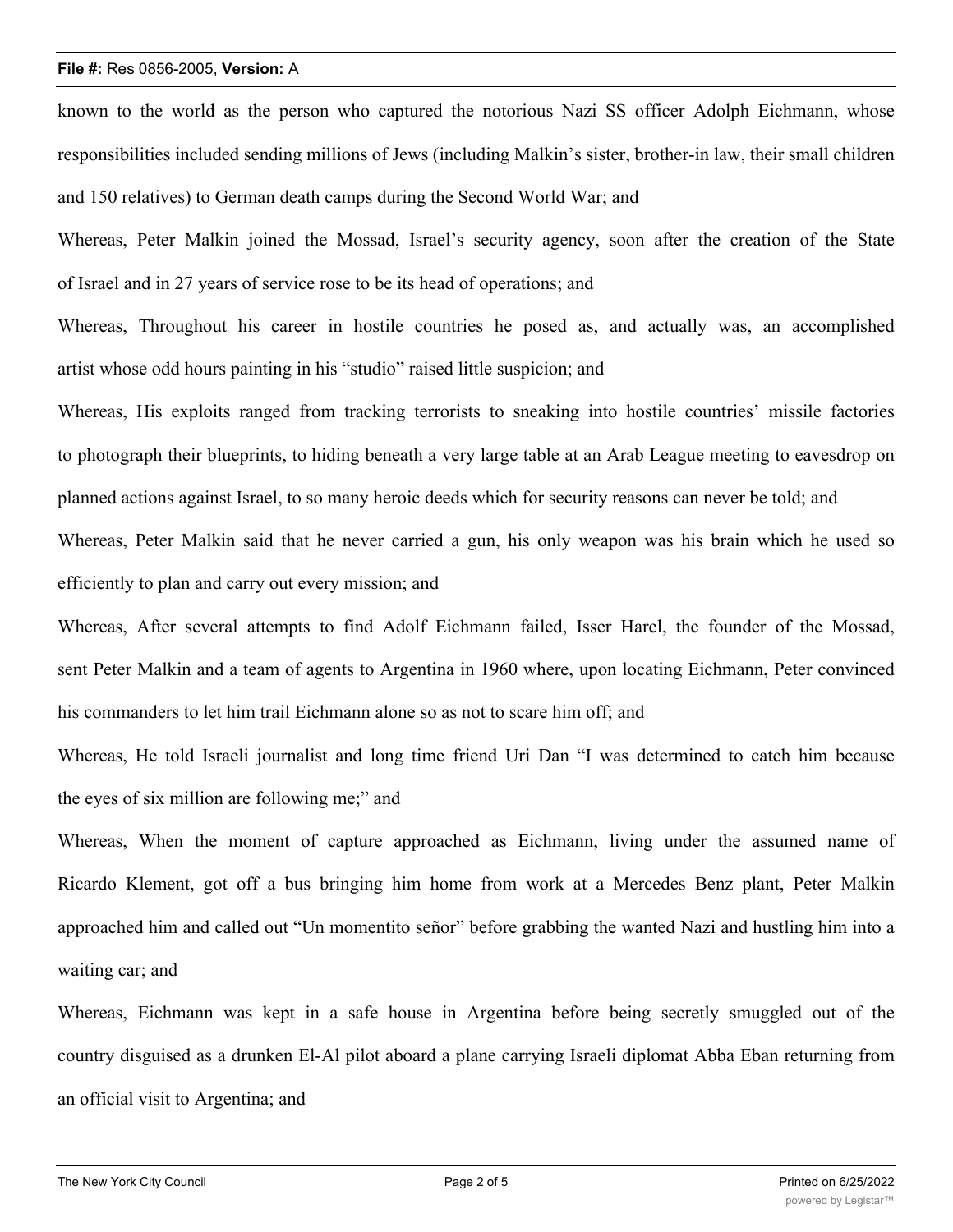## **File #:** Res 0856-2005, **Version:** A

Whereas, During Eichmann's stay at the safe house, Peter Malkin, against orders, had long discussions with him to try to understand how human beings could perpetrate such evil; and

Whereas, In one such discussion, he said to Eichmann "My sister had a boy, blond and cheerful as your son (Eichmann had a new family in Argentina) whom I have seen many times during the last days. Why is it that your son walks freely, while my sister's (murdered) son can't?", a question which prompted Eichmann to stare at Malkin for a moment and then reply "Yes, but he was Jewish, wasn't he?;" and

Whereas, Eichmann was tried in a televised and highly emotional trial in Jerusalem in 1961 and, upon being found guilty of crimes against humanity, is the only person, despite over 50 years of terrorism against Israel, ever to be executed in Israel; and

Whereas, In defense of his role in the mass murder of so many millions of innocent people, Eichmann testified that he was only "following orders;" and

Whereas, The role that Peter Malkin played in this historic capture and his many, many other heroic deeds on behalf of a civilized world will forever be remembered; and

Whereas, After his retirement from the Mossad in 1976, Peter who divided his time between America and Tel Aviv, Israel, spent much of every year living in New York City, a place he loved to explore, some days walking 15 or 20 miles from borough to borough; and

Whereas, After retiring, Peter dedicated his life to his family, friends, his painting, and advising and lecturing around the world on security issues, during which he loved to speak to large crowds of university students, and in one example so typical of wherever he spoke, the students of Yale University refused to let him leave and kept asking him question after question for hours and hours on end; and

Whereas, Peter Malkin helped many American law enforcement agencies and was instrumental in the capture of a KGB agent bribing Brazilian army officers to buy American weapons, smashing international drug rings and confirming stories told under interrogation by Frank Terpil, a rogue CIA agent accused of selling explosives to terrorists; and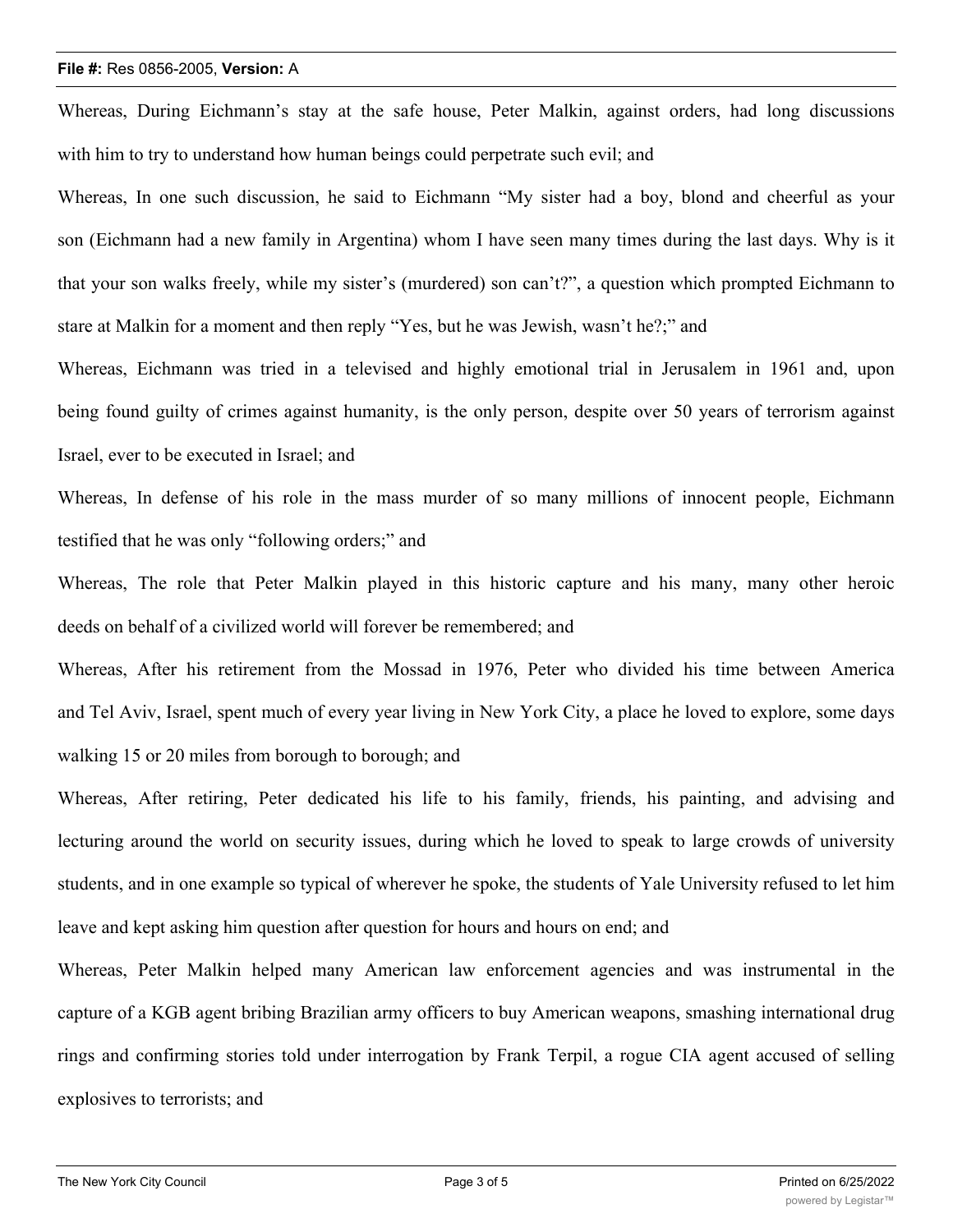## **File #:** Res 0856-2005, **Version:** A

Whereas, Much of his unpaid service to America was performed at the request of his long-time friend and Manhattan District Attorney, Robert Morgenthau, whom he met during the Terpil interrogations and who would later sponsor Peter for United States citizenship; and

Whereas, At a memorial service held for Peter at Park East Synagogue on March 2, 2005, before his body was flown to Israel for a funeral and burial, District Attorney Morgenthau said that he believed Peter Malkin to be "the outstanding intelligence agent of the  $20<sup>th</sup>$  century;" and

Whereas, Peter Malkin was much more than a famous spy - he was a warm, funny, caring, unassuming individual, who had the uncanny ability to turn an adversary into a friend; and

Whereas, Peter Malkin's friends ranged from heads of states to heads of major corporations and from world known personalities to the ordinary man in the street, and to a group of friends who were proudest of the fact that their lives were touched and changed forever by knowing and spending time with this extraordinary human being; and

Whereas, Eight years ago, the City Council, under the sponsorship of former Speaker Peter F. Vallone and former Finance Chairman Herb Berman, honored Peter Malkin at a Proclamation Ceremony, where Peter stated that it was an honor that he would always treasure and he proudly and prominently displayed the proclamation in his New York City apartment; and

Whereas, Peter Malkin is survived by his wife Roni, his son Omer who has so lovingly cared for his father the last 3 months, 2 daughters Tami and Adi, his son-in-law and daughter-in-law, and eight grandchildren; now, therefore, be it

Resolved, That the Council of the City of New York mourns the death and celebrates the life of Peter Zvi Malkin, the man who captured Adolph Eichmann.